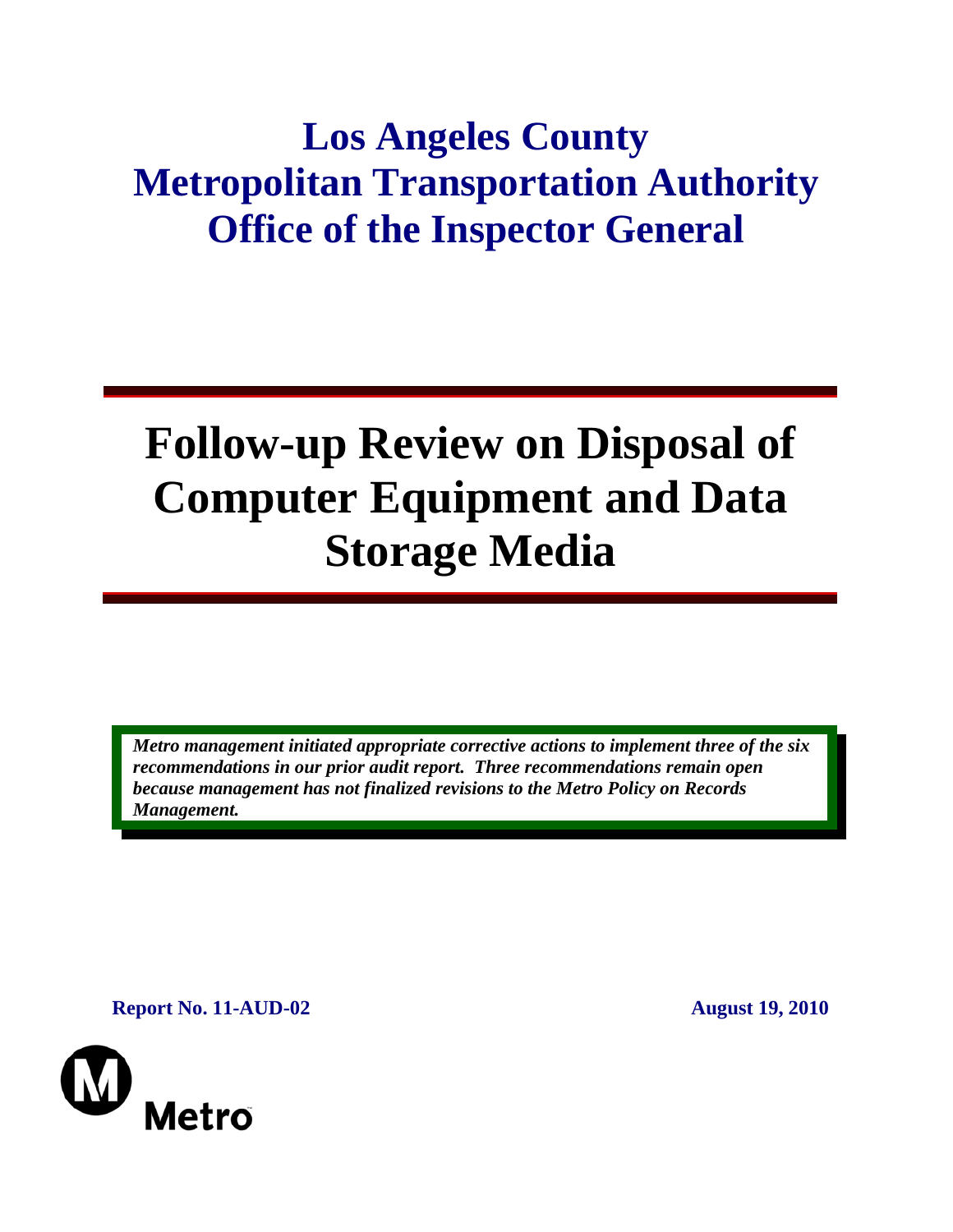## TABLE OF CONTENTS

#### **Page**

|                    | $\mathbf{1}$   |
|--------------------|----------------|
|                    | $\mathbf{1}$   |
|                    | $\overline{2}$ |
|                    | 3              |
|                    | 5              |
|                    | 5              |
|                    | 5              |
| <b>ATTACHMENTS</b> |                |
| A.                 | 6              |
| <b>B.</b>          | 7              |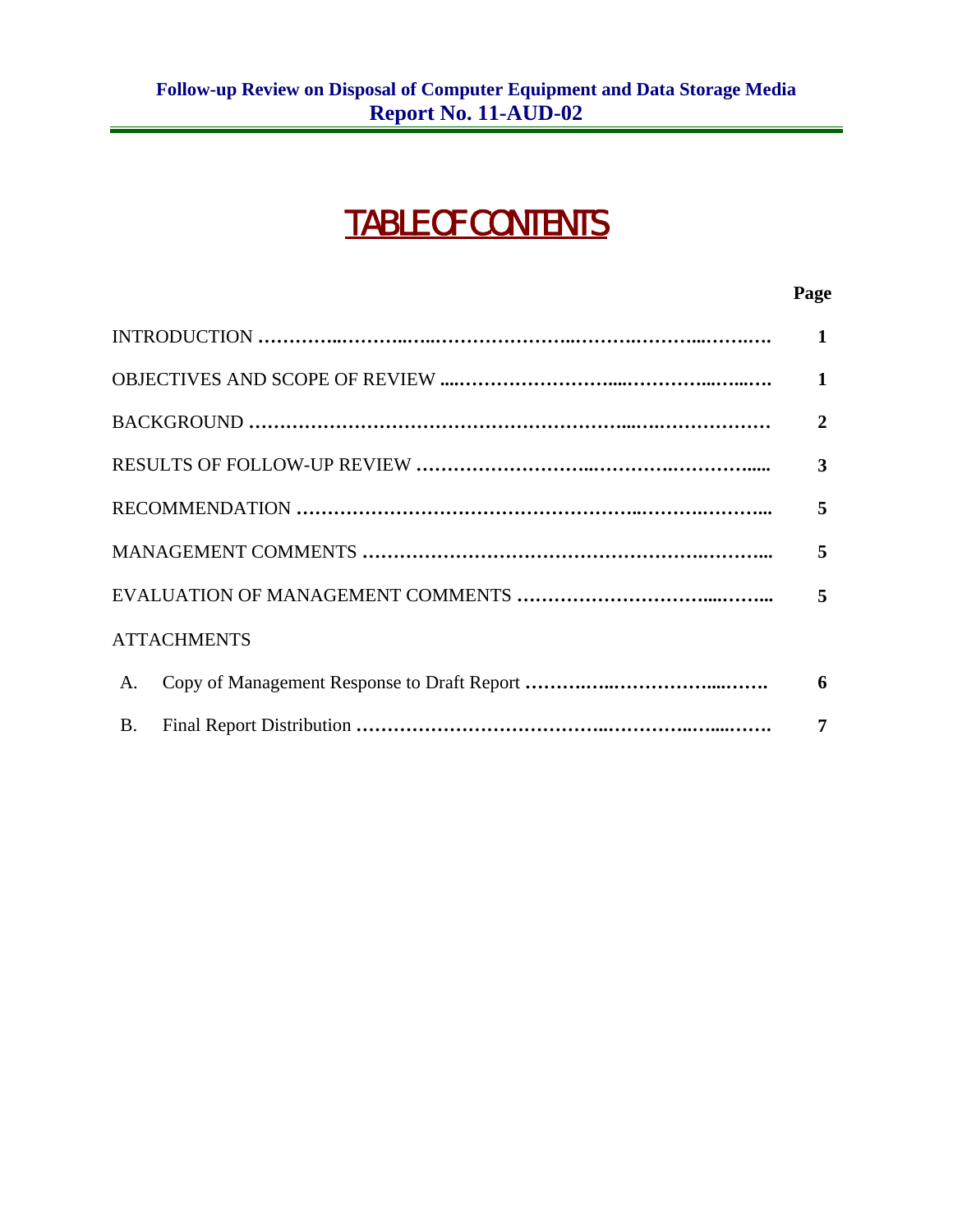

Los Angeles, CA 90017

| DATE: | August 19, 2010 |
|-------|-----------------|
|-------|-----------------|

- **TO:** Board of Directors Chief Executive Officer hisetomi **FROM:** Jack Shigetomi Deputy Inspector General for Audits
- **SUBJECT: Follow-up Review on Disposal of Computer Equipment and Data Storage Media (Report No. 11-AUD-02)**

#### **Introduction**

The Office of the Inspector General (OIG) performed a follow-up review of the status of implementation of six recommendations in our prior report on Disposal of Computer Equipment and Data Storage Media (Report No. 06-AUD-12, issued September 15, 2006). The follow-up review was conducted as part of our ongoing program to assist Metro in improving information security, economy and effectiveness of operations, and deterring fraud, waste, and abuse.

The follow-up review found that Metro management has implemented corrective actions that are responsive to three of the six recommendations in the prior audit report. We cannot evaluate the actions taken on the three remaining recommendations because management has not finalized revisions to Metro Policy GEN 8 (Records Management).

#### **Objectives and Scope of Review**

The objectives of this review were to determine whether:

- $\triangleright$  Management had implemented the corrective action plan provided in response to the prior OIG report on the disposal of computer equipment and data storage media.
- $\triangleright$  Metro actions corrected the deficiencies cited in the original report.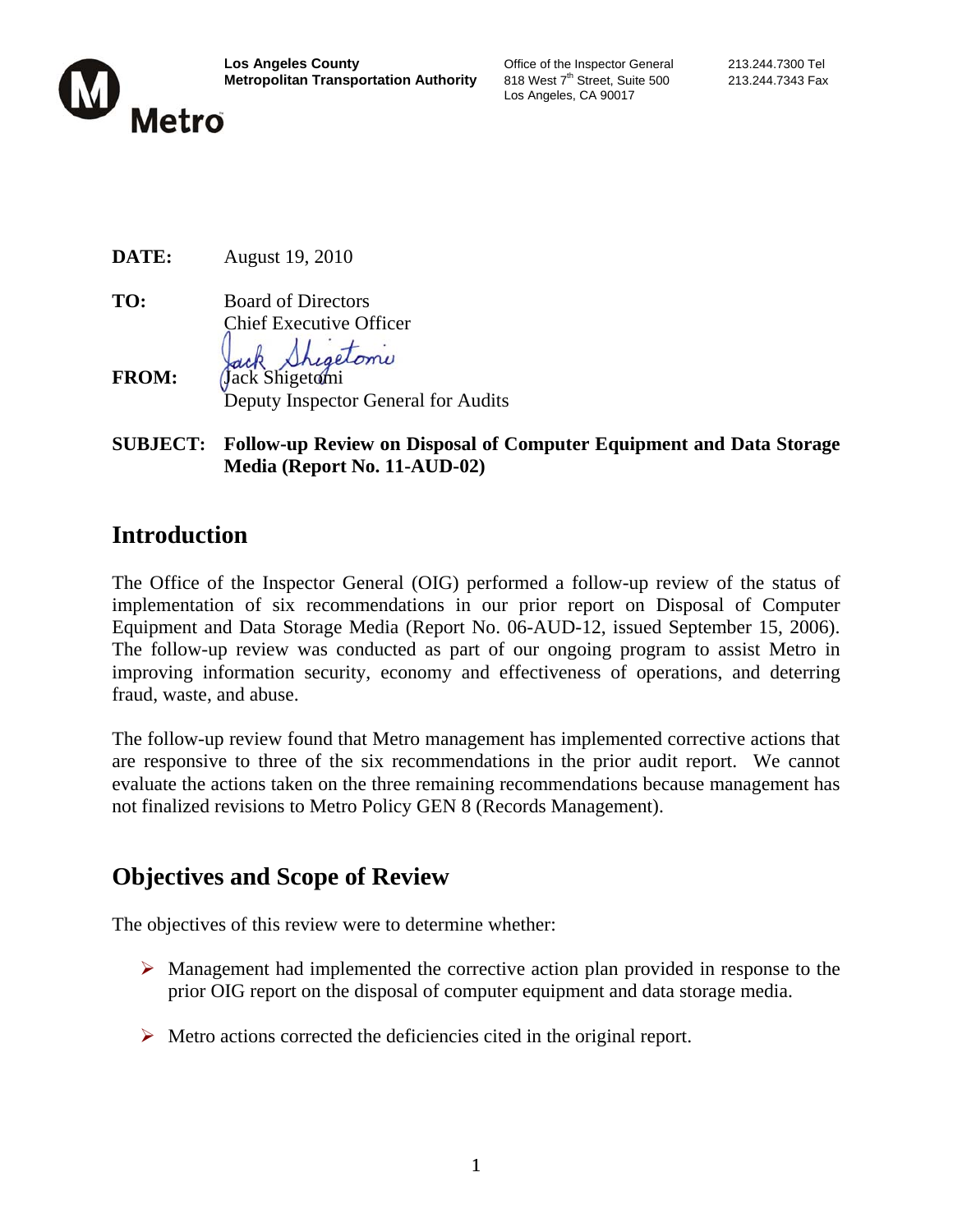To accomplish the audit objectives, we performed the following:

- $\triangleright$  Reviewed the prior audit report and management's corrective action plan.
- $\triangleright$  Reviewed the status of revising Metro Policy GEN 8, which was last revised on September 26, 2002.
- ¾ Reviewed Information Security Policy IT 1, Information Technology Services (ITS) Standards, and ITS Service and Delivery (SER) 19 on Disposal of Computer Equipment and Data Storage Media.
- $\triangleright$  Interviewed General Services and ITS staff.
- ¾ Obtained an understanding of the controls and procedures implemented to ensure the proper disposal of computer data storage media.
- ¾ Inspected General Services and ITS work areas that process, sanitize, and dispose of electronic data storage media.

Our review was performed in accordance with Government Auditing Standards for staff qualifications, independence, and due professional care and included such tests of procedures and records, as we considered necessary.

#### **Background**

#### **Prior Audit Report Findings**

The following findings were discussed in the prior audit report:

- $\triangleright$  Written procedures were not established for erasing or "sanitizing" information on hard drives and electronic storage media prior to their disposal or destruction. Such procedures were needed to prevent unauthorized individuals from obtaining sensitive and confidential business and personal information.
- $\triangleright$  A large quantity of unused/obsolete hard drives were on-hand, increased the risk that disks with recoverable data may be overlooked, misplaced or stolen. Hard drives should be sanitized as soon as possible when removed from the computer as sanitizing a large number of drives can be a lengthy process.
- ¾ A conflict existed between Information Technology Services (ITS) Department's practice of deleting data from hard drives and Policy GEN 8, as to which department should destroy/delete electronic data.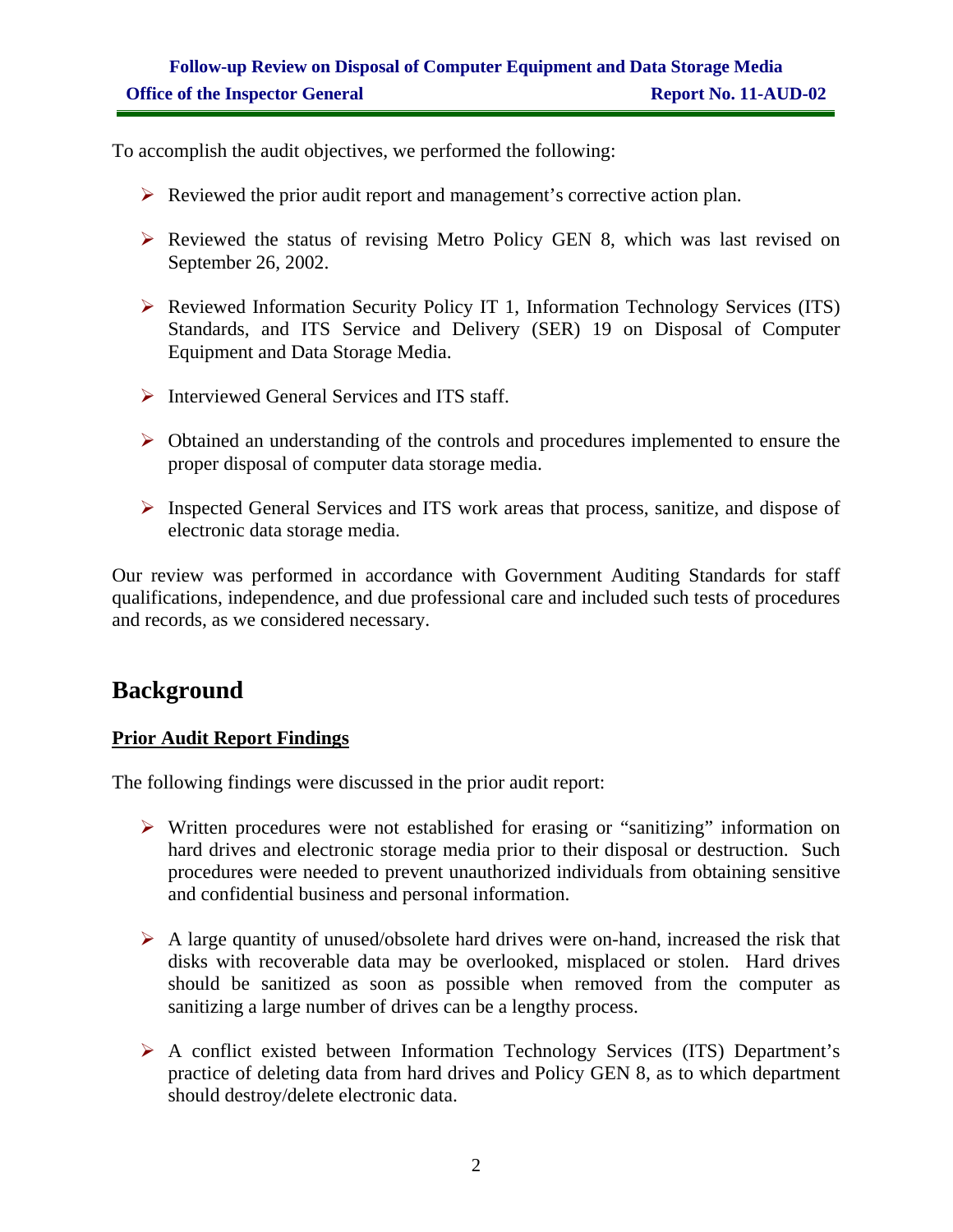$\triangleright$  Four departments we surveyed had not turned in any unneeded or damaged storage media to the Records Management Center as required by GEN 8. We also found electronic storage media in trash bins at the Union Station Gateway Building.

#### **Results of Follow-up Review**

The review found that management completed corrective actions to implement recommendations 1, 3, and 6 in our prior audit report. As explained below, recommendations 2, 4, and 5 are still open because GEN 8 has not been revised.

*Recommendation 1. (Completed) "The Chief Information Officer should: Establish written policies and procedures for sanitizing information from computer equipment (hard drives) prior to their disposal."* 

The follow-up review found that the actions taken were adequate to implement the recommendation. The ITS Department adopted Standards on Disposal of Computer Equipment and Data Storage Media (ITS SER-19). The purpose of this standard is "to provide guidelines and procedures for the handling and disposal of computer equipment and data storage media collected by the ITS Department from all LACMTA facilities."

*Recommendation 2. (Not Completed) "The Chief Information Officer should: In coordination with Records Management, resolve the conflict with Policy GEN 8, which states that only Records Management Center staff are authorized to delete or destroy public records, including erasing data from hard drives."* 

Recommendation 2 is still unresolved. Management informed us that they have drafted revisions to GEN 8, and the revision is being finalized. Records Management did not provide us with a copy of the latest draft of GEN 8. On March 18, 2010, we were informed that they "normally do not provide policy documents that have not yet been approved," and they expected to finalize the policy shortly.

*Recommendation 3. (Completed) "Establish standards for sanitizing hard drives and develop a method for destroying damaged drives that would preclude the recovery of any data on the drives. Consider establishing a policy of destroying all hard drives that will not be used or sold."* 

The follow-up review found that adequate action has been taken to implement the recommendation. Specifically, we found that: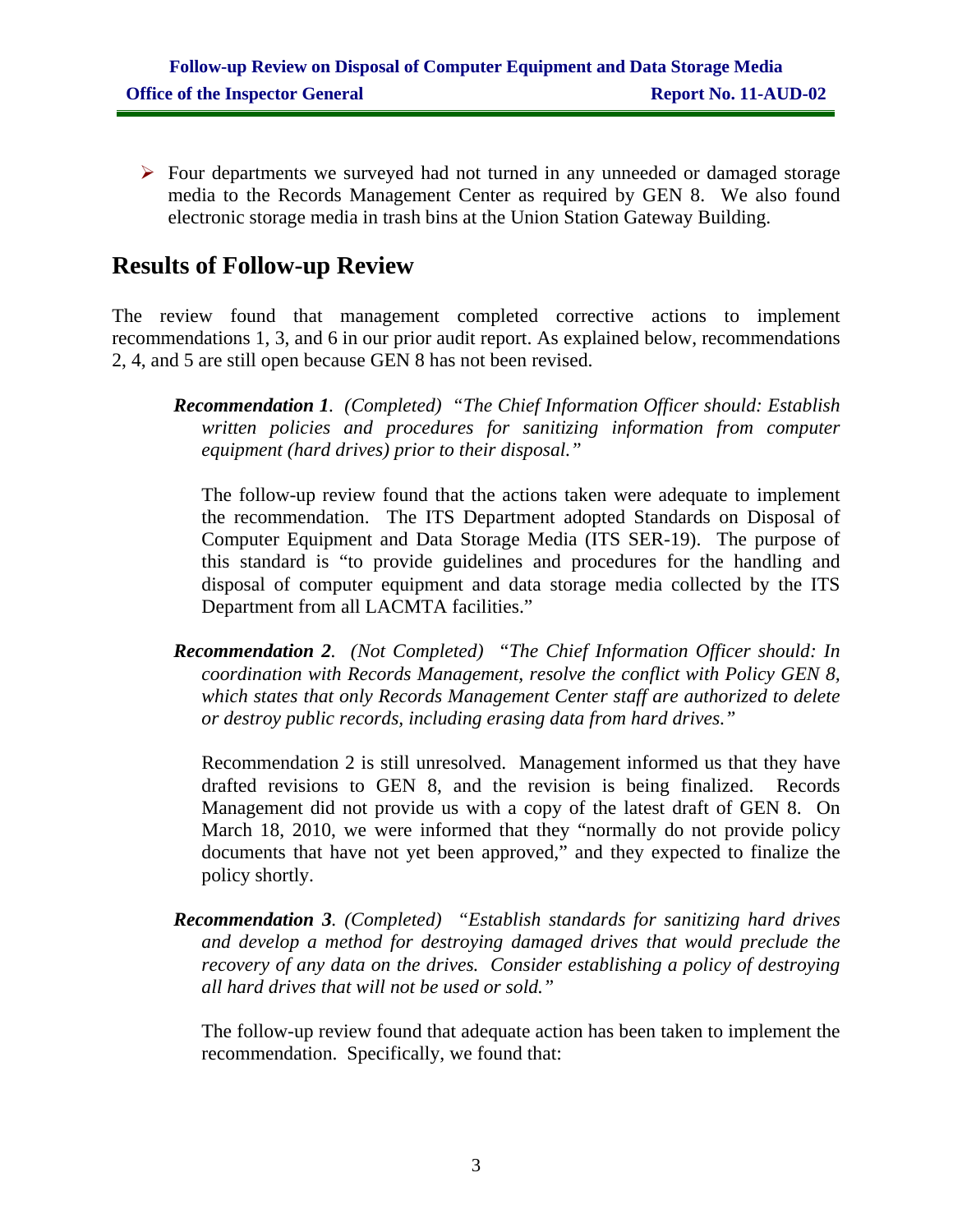- Section 8.23 of ITS SER-19 (Disposition of Storage Media Devices) states: "Storage media will be held for a period of sixty (60) days prior to reissuing for disposal. This period allows for the last user's department to retrieve data from the media storage device, if necessary." Section 8.3 (Sanitization of Reusable Storage Media Devices) states: "After the sixty (60) days of storage has transpired and prior to reassignment of any storage media, ITS staff will sanitize, also known as over writing, the storage media."
- ITS staff use specialized equipment to replace previously stored data on a hard drive or disk by overwriting the data with random patterns of meaningless series of binary ones and zeros. This process renders the data unrecoverable. The ITS Department has two Image MASSter 4008i drive duplicators that are used for sanitizing hard drives. We reviewed the hard drive tracking log maintained by ITS. Our review found that the sanitization procedure was generally performed between 3 to 4 months after the hard drives were removed from the computers. We concluded that the requirements in SER-19 were being followed.
- Section 8.4 of ITS SER-19 states that: "Hard drives and other storage media that are deemed obsolete will be rendered unrecoverable by ITS staff prior to being sent to the Records Management Department for destruction according to Metro's Records Retention Policy." We inspected the Records Management Center Direct Destruction of Inactive Records Forms that documented the transfer of sanitized hard drives from ITS to Records Management. We confirmed with Records Management that they are receiving unusable electronic storage media from ITS. The hard drives and other storage media are collected in a separate bin and an outside vendor has been contracted to shred them.
- *Recommendation 4. (Not Completed) "The Director, General Services should: In coordination with ITS, revise Policy GEN 8 to establish specific procedures for destroying unneeded or damaged electronic storage media."*

Recommendation 4 is unresolved pending finalization of the revisions to Policy GEN 8.

*Recommendation 5. (Not Completed) "The Director, General Services should: Revise Policy GEN 8 to include a definition of the term "public records" cited in the policy."* 

Recommendation 5 is unresolved pending finalization of the revisions to Policy GEN 8.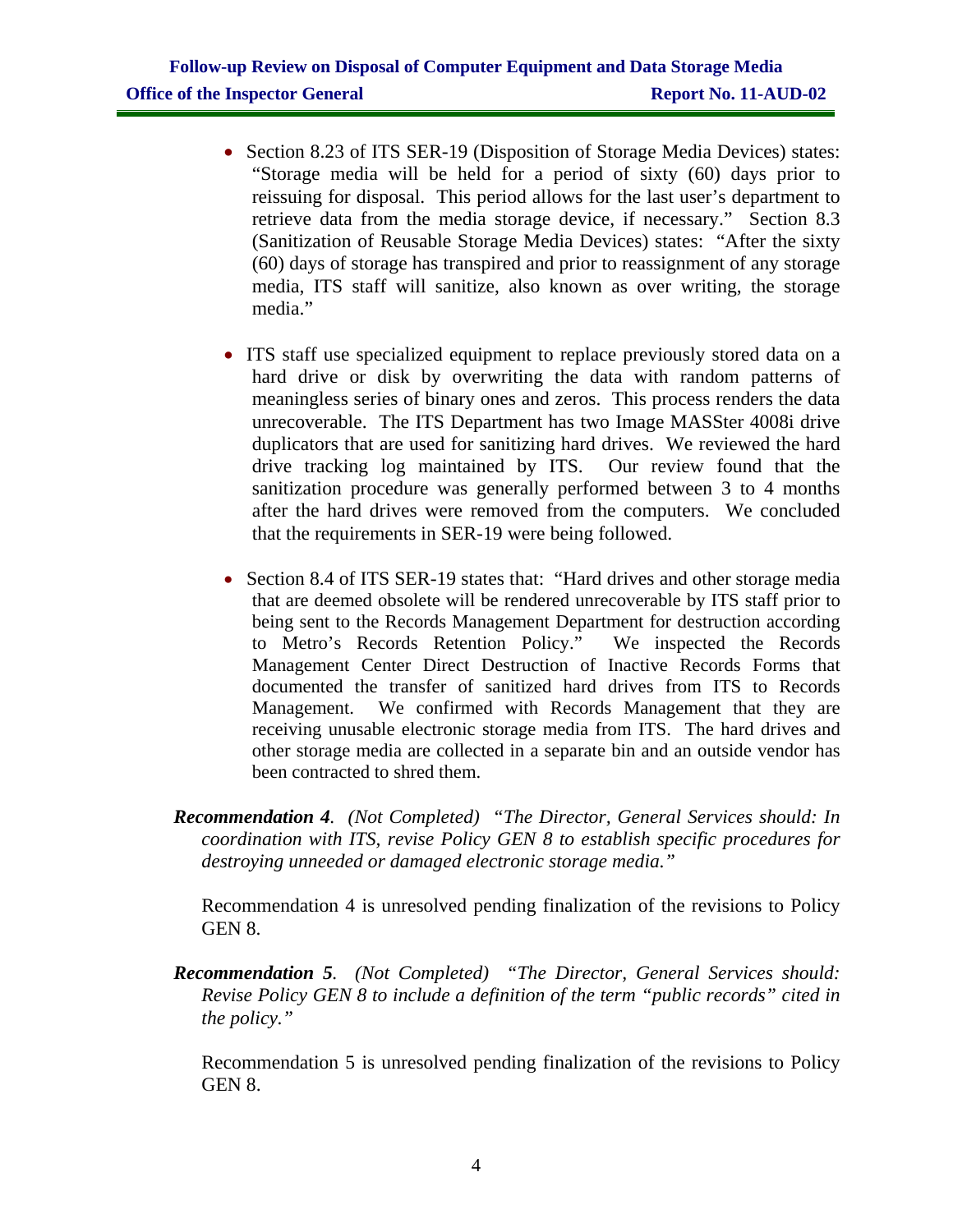*Recommendation 6. (Completed) "The Director, General Services should: Inform MTA departments and staff of the requirement in Policy GEN 8 to turn in applicable electronic storage media to the Records Management Center."* 

The follow-up review found that management took adequate action to implement the recommendation. General Services issued an e-mail on May 8, 2007, and an Interoffice Memo on September 21, 2009, reminding employees of their responsibility to comply with the requirements of Policy GEN 8 and to turn in unnecessary electronic storage devices to the Records Management Center. Records Management Center staff stated that they have worked with Marketing to develop e-mail templates to inform and remind all staff of their responsibility to properly dispose of records and electronic media. The e-mail is ready to send out as soon as both GEN 8 and IT-1 are posted online.

#### **Recommendation**

We recommend that management finalize the revisions to Metro Policy 8 and incorporate recommendations 2, 4, and 5 made in the prior audit report issued on September 15, 2006.

#### **Management Comments**

In response to our draft report, Metro management stated that the draft report of the revised GEN 8 policy has been signed off by the Chief Administrative Services Officer and County Counsel. Adoption of the revised GEN 8 policy should occur before the end of calendar year 2010. The full text of Metro's response is included in the final audit report. See Attachment A for the full text of management comments.

#### **Evaluation of Management Comments**

Metro management provided an adequate corrective action plan to implement the recommendation in the report. Therefore, we consider all issues related to the recommendation resolved based on the corrective action planned. Staff should follow up on the open recommendation until the corrective action is completed. This requirement is set forth in Management Audit Services Audit Report Follow-up & Resolution Policy (MAS 1).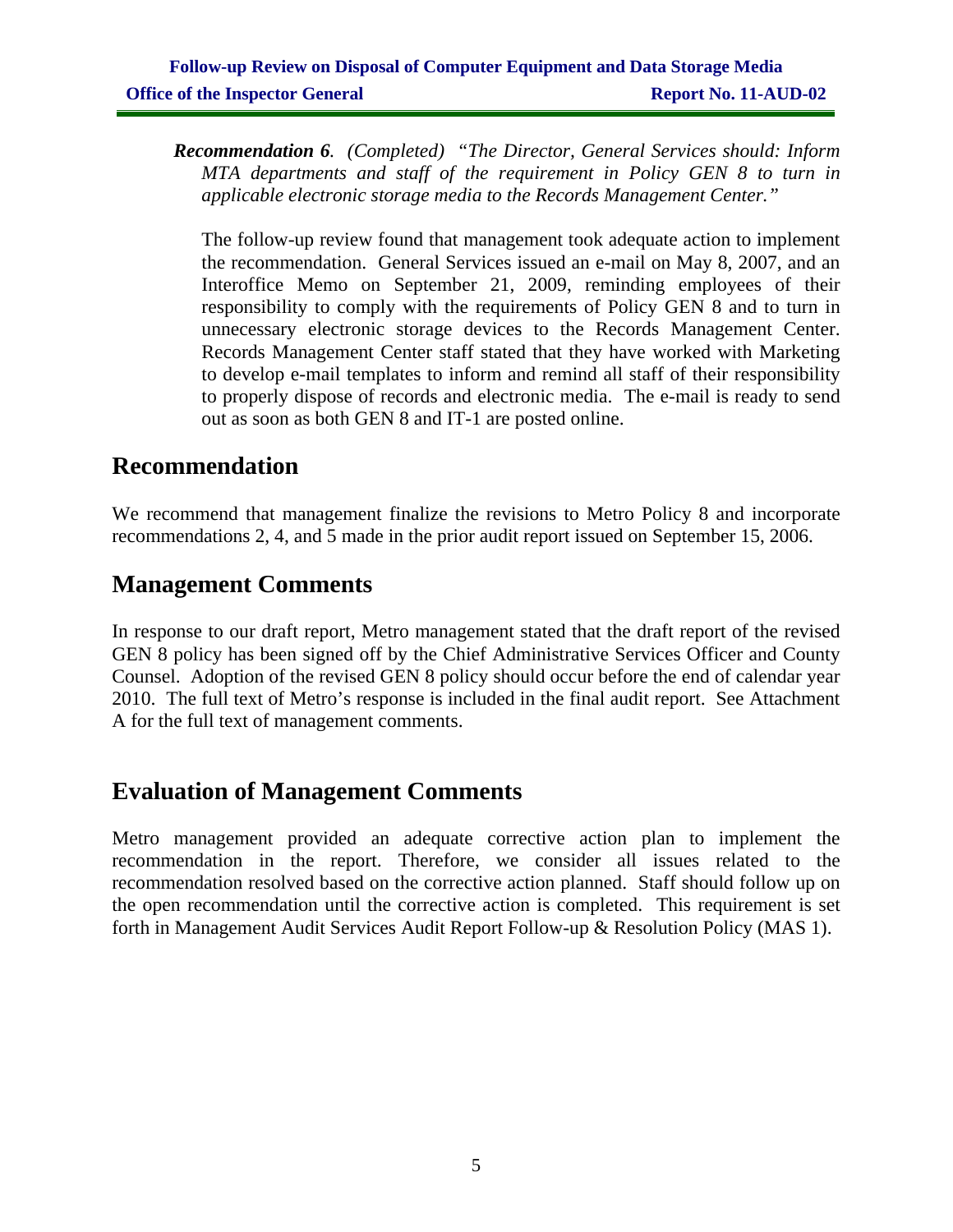### **Copy of Management's Response to Draft Report**

| W<br>Metro | Interoffice Memo |                                                                                                                |
|------------|------------------|----------------------------------------------------------------------------------------------------------------|
|            | Date             | July 30, 2010                                                                                                  |
|            | To               | Karen Gorman<br><b>Acting Inspector General</b>                                                                |
|            | Through          | Arthur T. Leahy P<br><b>Chief Executive Officer</b>                                                            |
|            | From             | Michelle Caldwell<br>Interim Chief Administrative Services<br>Officer<br>$\mathbf{W}$                          |
|            | Subject          | Response to OIG Follow up on Disposal<br>of Computer Equipment and Data<br>Storage Media, Report No. 11-AUD-02 |

#### **OVERVIEW**

We have reviewed the results of the subject draft report and we concur with the findings in the report regarding the final adoption and approval of the revised GEN 8, General Management Records Management policy.

#### **PROPOSED CORRECTIVE ACTIONS**

The final draft of the revised GEN 8 policy has been signed off by the Chief Administrative Services Officer and County Counsel. Adoption of the revised GEN 8 policy should occur before the end of the calendar year of 2010.

Should you have any questions, please call Michelle Caldwell at ext. 22452.